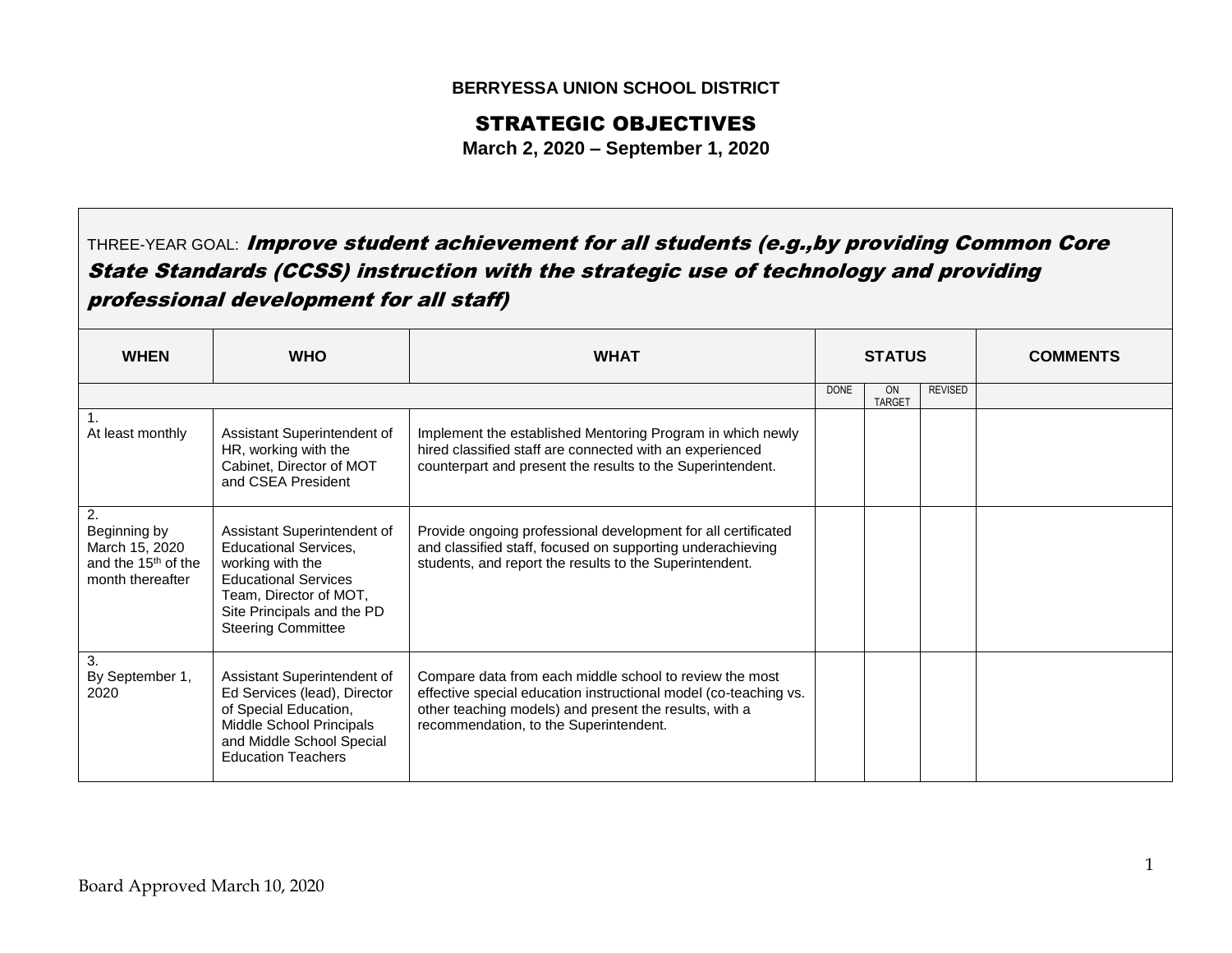| THREE-YEAR GOAL: Ensure a safe and productive learning environment |                                                                                         |                                                                                                                                                                                  |               |                            |                |                 |
|--------------------------------------------------------------------|-----------------------------------------------------------------------------------------|----------------------------------------------------------------------------------------------------------------------------------------------------------------------------------|---------------|----------------------------|----------------|-----------------|
| <b>WHEN</b>                                                        | <b>WHO</b>                                                                              | <b>WHAT</b>                                                                                                                                                                      | <b>STATUS</b> |                            |                | <b>COMMENTS</b> |
|                                                                    |                                                                                         |                                                                                                                                                                                  | <b>DONE</b>   | <b>ON</b><br><b>TARGET</b> | <b>REVISED</b> |                 |
| By August 1, 2020                                                  | Director of MOT (lead),<br>Director of Technology and<br><b>Bond Director</b>           | Provide training to front office school staff regarding how to<br>access security cameras and recordings at their site and will<br>share options for preventive measures of use. |               |                            |                |                 |
| 2.<br>By August 1, 2020                                            | Director of MOT, working<br>with the Principals and<br><b>District Safety Committee</b> | Update and standardize school site evacuation maps and<br>present to the Board for action.                                                                                       |               |                            |                |                 |
| 3.<br>By August 1, 2020                                            | Director of MOT (lead) and<br>the District Safety<br>Committee                          | Standardize and provide staff training for earthquake and fire<br>drill procedures.                                                                                              |               |                            |                |                 |
| 4.<br>By August 1, 2020                                            | Director of Technology,<br>working with the Purchasing<br>Manager                       | Complete an inventory of the current technology equipment in<br>classrooms, including future needs, for future standardization<br>and report the results to the Superintendent.  |               |                            |                |                 |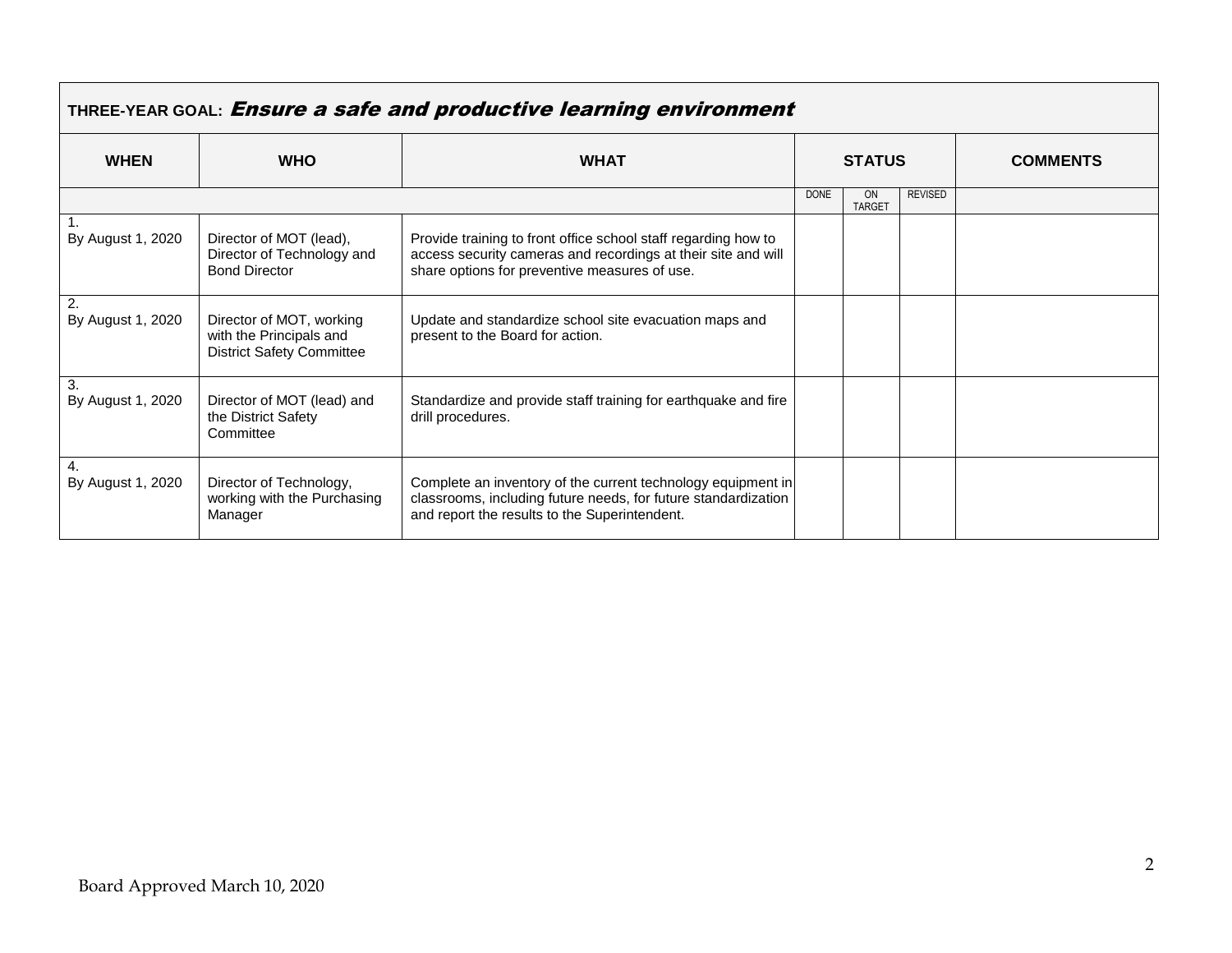| THREE-YEAR GOAL: Increase parent and community involvement and education |                                                                                                                         |                                                                                      |             |                            |                |                 |
|--------------------------------------------------------------------------|-------------------------------------------------------------------------------------------------------------------------|--------------------------------------------------------------------------------------|-------------|----------------------------|----------------|-----------------|
| <b>WHEN</b>                                                              | <b>WHO</b>                                                                                                              | <b>WHAT</b>                                                                          |             | <b>STATUS</b>              |                | <b>COMMENTS</b> |
|                                                                          |                                                                                                                         |                                                                                      | <b>DONE</b> | <b>ON</b><br><b>TARGET</b> | <b>REVISED</b> |                 |
| Beginning in March<br>2020 and at least<br>monthly thereafter            | Each Site Principal                                                                                                     | Ensure their school website and social media platforms are<br>monitored and updated. |             |                            |                |                 |
| 2.<br>By June 1, 2020                                                    | <b>Educational Services</b><br>Coordinator, working<br>with the Berryessa<br>Chinese School and<br>Northwood Principals | Plan a District-wide "Navigating the BUSD" event for presentation to<br>parents.     |             |                            |                |                 |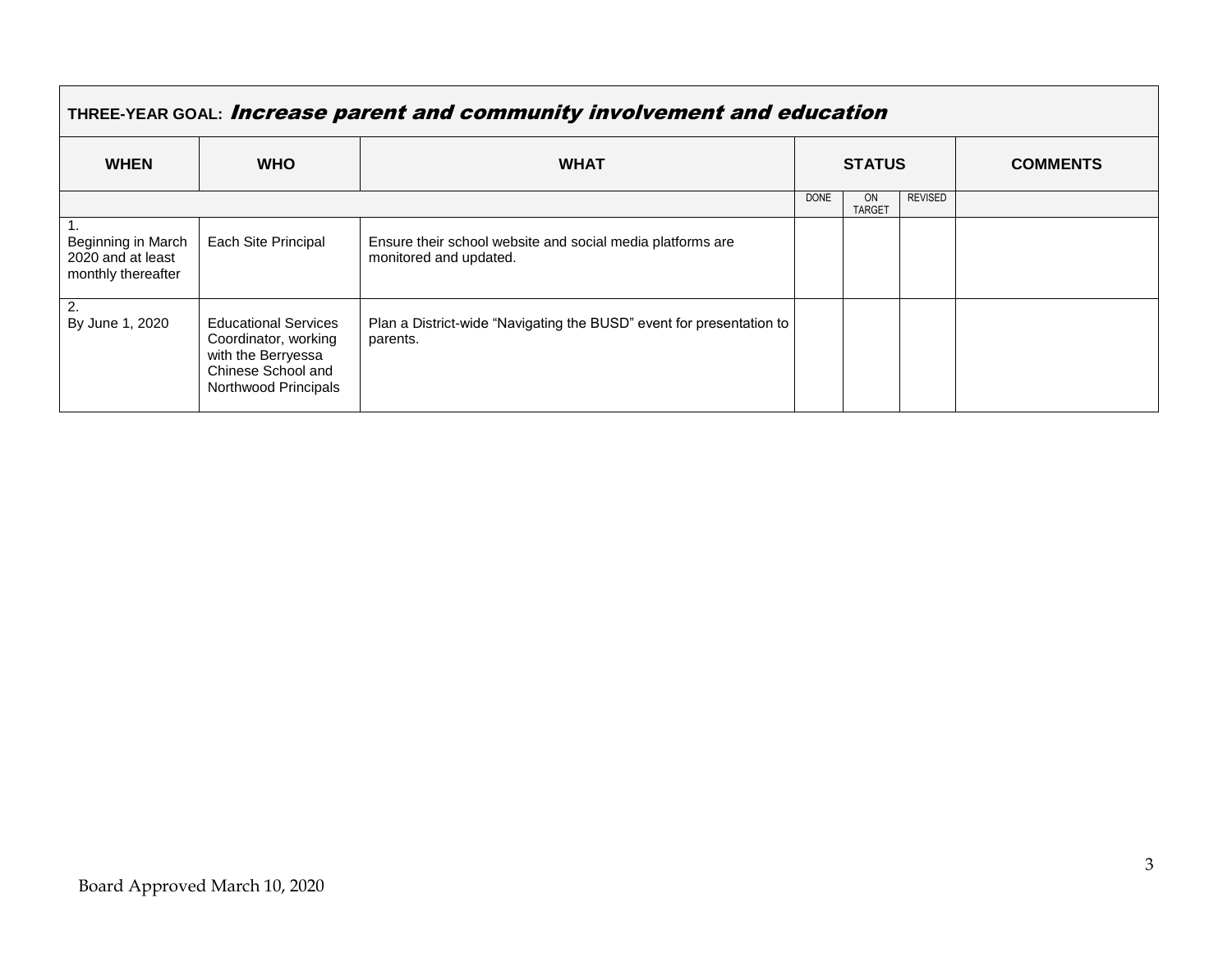|                         | THREE-YEAR GOAL: Improve the mental health and wellness of students and staff                                       |                                                                                                                                                                                                        |               |                            |                |                 |  |
|-------------------------|---------------------------------------------------------------------------------------------------------------------|--------------------------------------------------------------------------------------------------------------------------------------------------------------------------------------------------------|---------------|----------------------------|----------------|-----------------|--|
| <b>WHEN</b>             | <b>WHO</b>                                                                                                          | <b>WHAT</b>                                                                                                                                                                                            | <b>STATUS</b> |                            |                | <b>COMMENTS</b> |  |
|                         |                                                                                                                     |                                                                                                                                                                                                        | <b>DONE</b>   | <b>ON</b><br><b>TARGET</b> | <b>REVISED</b> |                 |  |
| By May 1, 2020          | <b>Assistant Superintendent</b><br>of HR (lead), Vinci Park<br>Principal and Director of<br><b>Student Services</b> | Create a Mental Health Committee to identify the needs and<br>resources for materials and training available to improve mental<br>health and wellness.                                                 |               |                            |                |                 |  |
| By September 1,<br>2020 | Each Principal                                                                                                      | Identify a location at their school site that can be used as a hub,<br>comfort room or chill room for students at lunch and breaks to<br>decompress, relax and feel safe with a social worker present. |               |                            |                |                 |  |
| <b>FUTURE:</b><br>Bv    | <b>Mental Health Committee</b>                                                                                      | Provide professional development for all staff to help in<br>recognizing and identifying trauma and mental health issues.                                                                              |               |                            |                |                 |  |